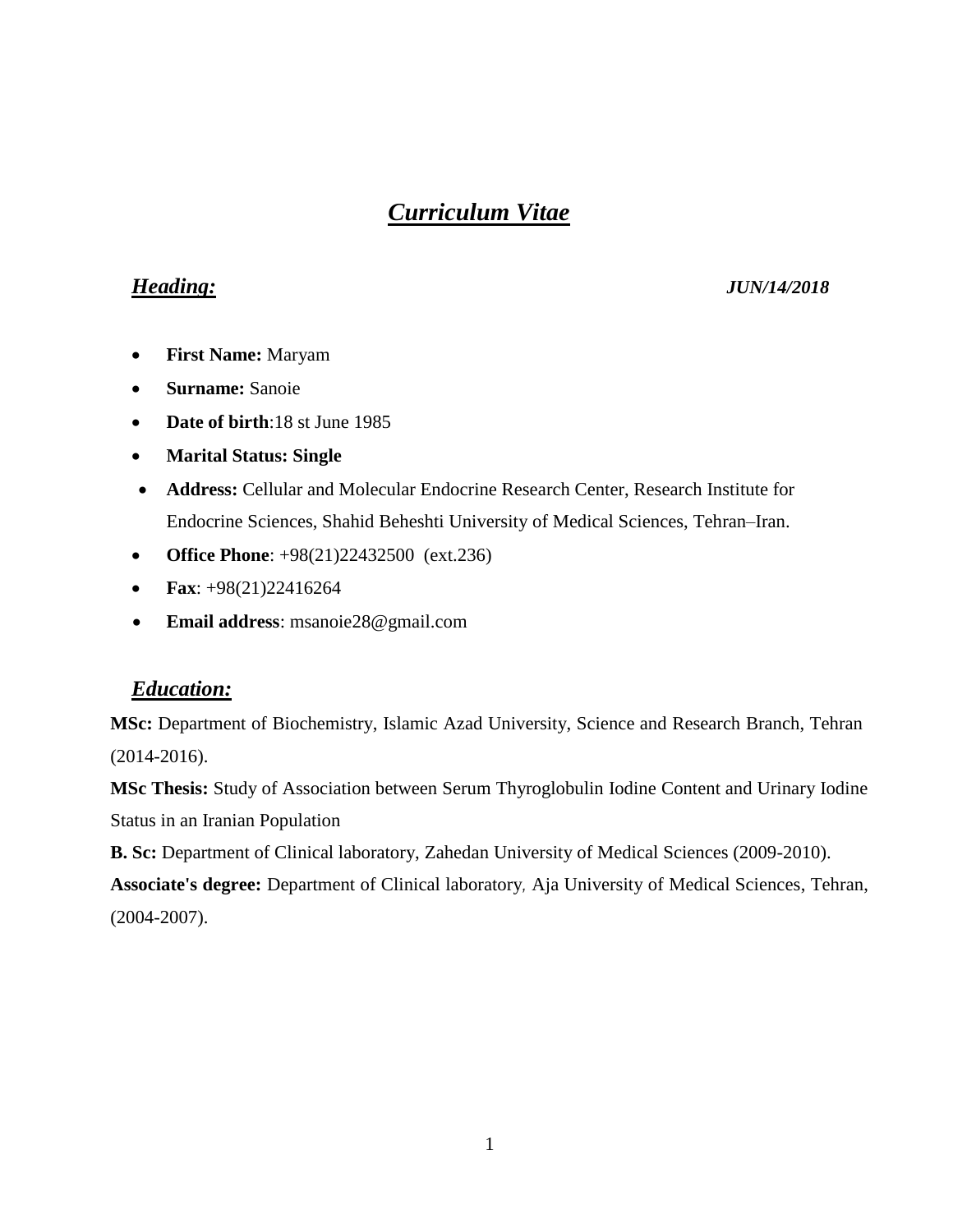## *Employment History:*

- 1. Position: Employer: Cellular and molecular research center, Research Institute for Endocrine Sciences, Shahid Beheshti University of Medical Sciences, Date: 2012– now
- 2. Position: Quality Control & Laboratory Assistant Employer: Iranian Blood Transfusion Date: 2010- 2012
- 3. Position: Quality Control & Laboratory Assistant Employer: Mofid Hospital<br>Date: 2009-20  $2009 - 2010$
- 4. Position: Quality Control & Laboratory Assistant Employer: Besat Hospital Date: 2007- 2008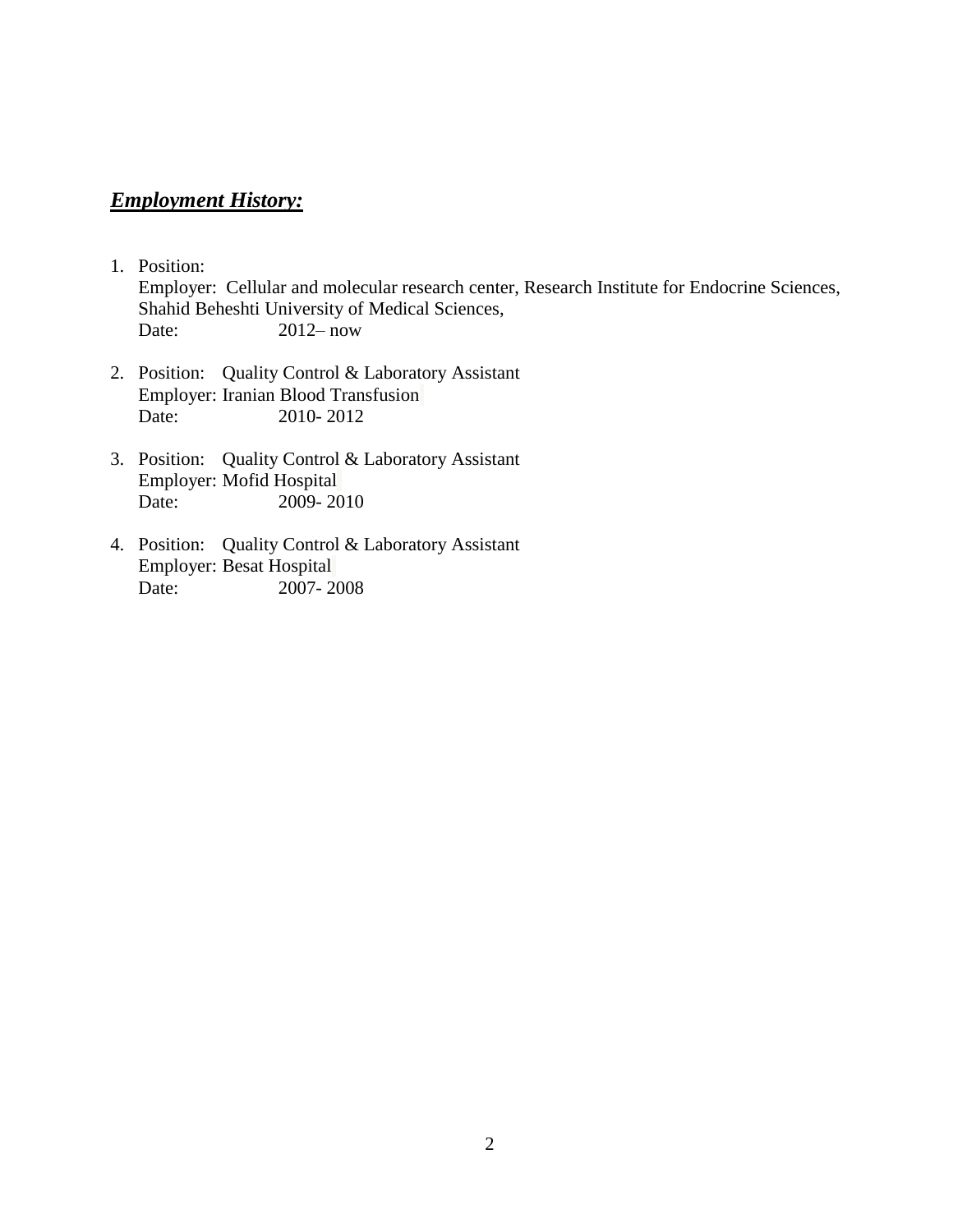# *International Congress &Symposium (Published Abstracts)***:**

- 1. Maryam Sanoie, Golbarg Kolahi, Monireh Movahedi, Mehdi Hedayati\* , Tyhroglobulin: a replacement index for iodine deficiency assessment, 11th International Congress of Endocrine Disorders 2-4 Nov 2016 (Poster Presentation).
- 2. Maryam Sanoie, Monireh Movahedi, Golbarg Kolahi, Mehdi Hedayati\* , Thyroglobulin Iodine Content: Dose a valuable indicator for assessing iodine status in population?, 5th National & 1th International Congress on Novel & Innovative Lab Technologies 25-27 Oct 2017 (Oral Presentation).
- 3. Maryam Sanoie, Monireh Movahedi, Mehdi Hedayati\* , The Association between Serum Thyroglobulin and Urinary Iodine Concentration in an Iranian Population, 10 th International Congress of Laboratory and Clinic & 3 rd National Congress on Medical Basic Scienses and Knowledge-based Production 31 Jan- 2 Feb, 2018 (Oral Presentation).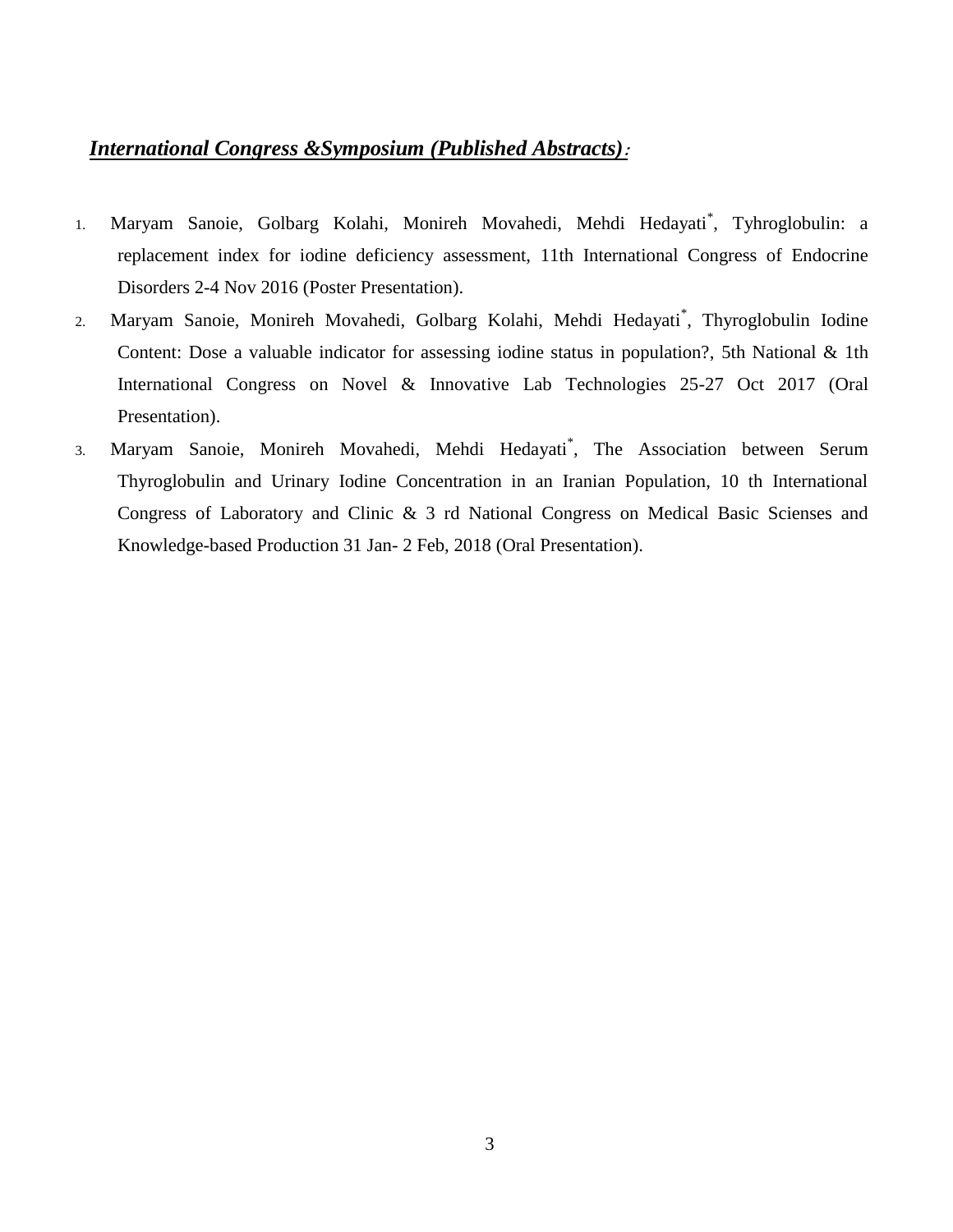#### *Workshop, course, & symposium:*

- Author Workshop Introduction to Scholarly Publishing, Shahid Beheshti University of Medical Sciences, Tehran, Iran; Dec 2018.
- Workshop of NMR and Spectral analysis Methods, Institute of Materials and Energy (MERC), Tehran, Iran; Dec 2018.
- Workshop of scientific paper writing, Shahid Beheshti University of Medical Sciences, Tehran, Iran; Feb 2018
- Workshop of Statistical analysis of research data, Shahid Beheshti University of Medical Sciences, Tehran, Iran; Feb 2018
- Workshop of Scientific data analysis by SPSS software, Pasteur Institute, Tehran, Iran; Dec 2017.
- Workshop of primary research methodology, Research Institute of Endocrine Sciences, Shahid Beheshti University of Medical Sciences, Tehran, Iran; Aug 2015.
- Workshop of Advanced research methodology, Research Institute of Endocrine Sciences, Shahid Beheshti University of Medical Sciences, Tehran, Iran; Aug 2015.
- $\bullet$
- Workshop of Real Time PCR. Pasteur Institute, Tehran, Iran.

## *Computer Skills:*

- 1. Microsoft Office (Word, Excel, Access, PowerPoint)
- 2. Citation Management software's such as End Not.
- 3. Statistical Analysis software's such as SPSS, MedCalc.
- 4. Lab software's such as Gel Electrophoresis Analysis.

## *Laboratory experiences:*

- 1. DNA, RNA and Protein extraction, purification
- 2. PCR techniques (Real-Time PCR)
- 3. Electrophoresis techniques (Protein, DNA)
- 4. Immunoassay Techniques such as ELISA Assays
- **5.** ELISA Kit preparation